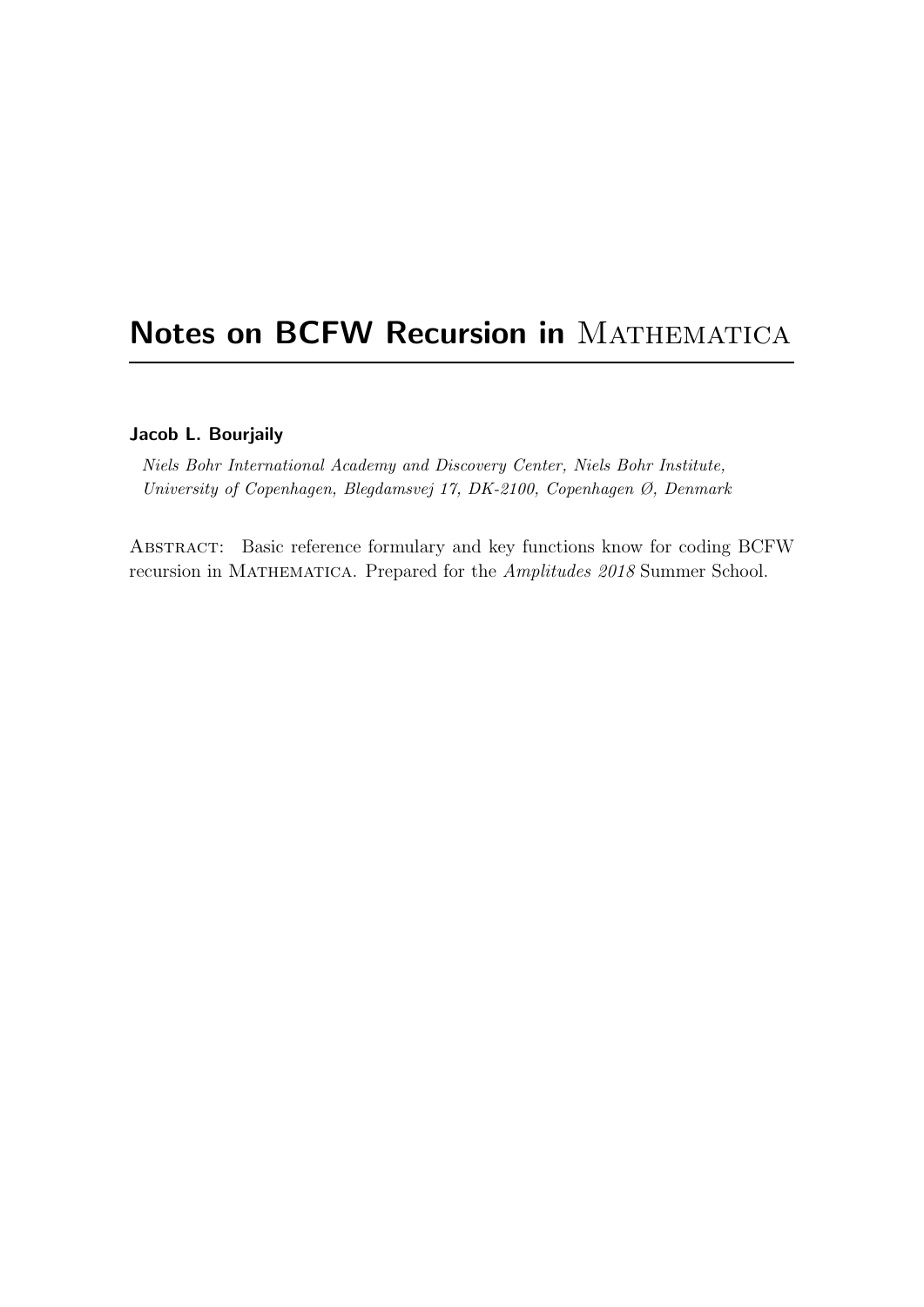# Contents

| 1 Symbolic BCFW Recursion in Momentum-Twistor Space    |  |
|--------------------------------------------------------|--|
| 2 How to Do Supersymmetry (without Anticommutation)    |  |
| 3 Glossary of MATHEMATICA Functions to Know (and Love) |  |

## <span id="page-1-0"></span>1 Symbolic BCFW Recursion in Momentum-Twistor Space

We will denote the *n*-point N<sup>k</sup>MHV tree-amplitude as  $\mathcal{A}_n^{(k)}$ . When expressed in terms of momentum-twistor variables, MHV  $(k=0)$  amplitudes are the identity for all multiplicity,  $\mathcal{A}_n^{(0)} = 1$ , and amplitudes vanish when  $k < 0$  or  $k > (n-4)$  (for  $n > 3$ ).

The momenta of the particles involved in an amplitude are encoded by momentum (super)twistors denoted ' $z_a$ '. When it is important or necessary to make clear which set of momentum twistors are involved in an amplitude, this will be indicated by writing  $^{\iota} \mathcal{A}_n^{(k)}(a, b, \ldots)$ ' for  $\mathcal{A}_n^{(k)}(z_a, z_b, \ldots)$ .

The BCFW recursion relations allow us to determine the *n*-point  $N^k$ MHV treeamplitude  $\mathcal{A}_n^{(k)}$  in terms of lower-point trees as follows:

$$
\mathcal{A}_n^{(k)}(1,\ldots,n) = \mathcal{A}_{n-1}^{(k)}(1,\ldots,n-1)
$$
\n
$$
+ \sum_{\substack{n_L+n_R=n+2\\k_L+k_R=k-1}} \mathcal{A}_{n_L}^{(k_L)}(1,\ldots,a-1,\widehat{a}) R[1,a-1,a,n-1,n] \mathcal{A}_{n_R}^{(k_R)}(\widehat{a},a,\ldots,n-1,\widehat{n}),
$$
\n(1.1)

<span id="page-1-2"></span>where the 'shifted' twistors  $\hat{a}$  and  $\hat{n}$  are defined according to:

<span id="page-1-1"></span>
$$
\begin{aligned}\n\widehat{a} &\equiv (a\,a-1)\bigcap (n-1\,n\,1) \equiv z_a \langle a-1\,n-1\,n\,1 \rangle + z_{a-1} \langle n-1\,n\,1\,a \rangle; \\
\widehat{n} &\equiv (n\,n-1)\bigcap (a-1\,a\,1) \equiv z_n \langle n-1\,a-1\,a\,1 \rangle + z_{n-1} \langle a-1\,a\,1\,n \rangle.\n\end{aligned}\n\tag{1.2}
$$

Because the recursion relations successively lower k (or n) and all MHV  $(k=0)$ amplitudes are 1, the only non-trivial functions that survive successive recursion via  $(1.1)$  are the so-called 'R-invariants' defined according to:

$$
R[a, b, c, d, e] \equiv \frac{\delta^{1 \times 4} \left( \eta_a \langle bcde \rangle + \eta_b \langle cdea \rangle + \eta_c \langle deab \rangle + \eta_d \langle eabc \rangle + \eta_e \langle abcd \rangle \right)}{\langle a \, b \, c \, d \rangle \langle b \, c \, d \, e \rangle \langle c \, d \, e \, a \rangle \langle de \, a \, b \rangle \langle e \, a \, b \, c \rangle}, \quad (1.3)
$$

where  $\{z_a, \ldots, z_e\}$  can be related to external momentum twistors through (possibly nested) shifts according to [\(1.2\)](#page-1-2).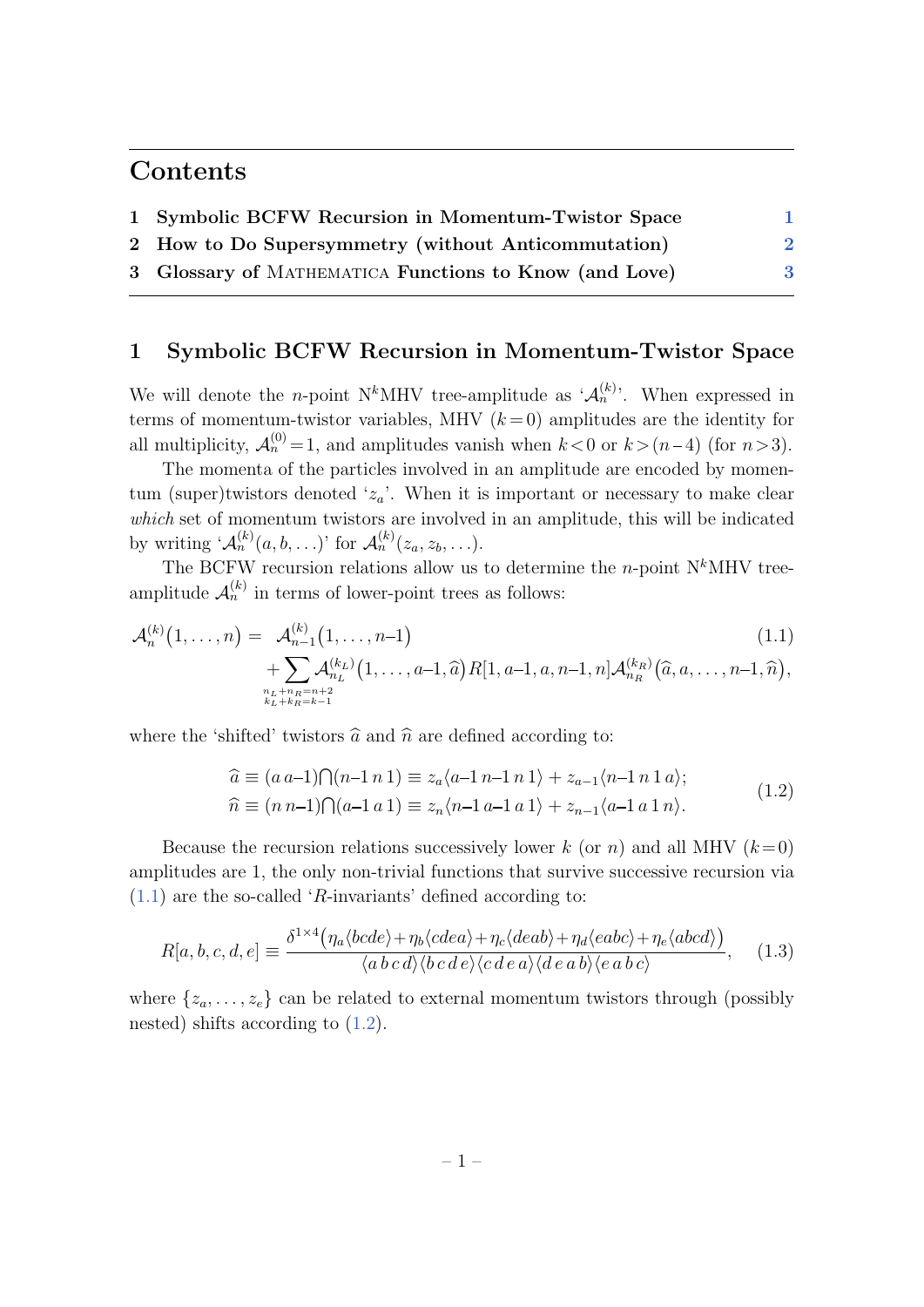### <span id="page-2-0"></span>2 How to Do Supersymmetry (without Anticommutation)

Superfunctions multiply in the obvious way; and so a product of  $k$  R-invariants will take the form of 5k 4-brackets  $\langle \cdots \rangle$  in the denominator with k  $(1\times 4)$  fermionic δfunctions in the numerator. Fermionic  $\delta$ -functions also simply multiply, but because<sup>[1](#page-2-1)</sup>

<span id="page-2-2"></span>
$$
\int d\eta_a d\eta_b \ \delta(a_1 \eta_a + b_1 \eta_b) \delta(a_2 \eta_a + b_2 \eta_b) = (a_1 b_2 - a_2 b_1), \tag{2.1}
$$

for anti-commuting variables, it is most natural to consider the  $k \times n$  matrix 'C' of  $\eta$ -coefficients (with one row of C coming from each R-invariant) and think of these superfunctions to be in the form,

$$
f(z)\,\delta^{k\times 4}\big(C\cdot\eta\big) \equiv f(z)\prod_{I=1}^4 \prod_{\alpha=1}^k \Big(\sum_{a=1}^n C_a^{\alpha}\eta_a^I\Big),\tag{2.2}
$$

where  $f(z)$  is an ordinary (bosonic) function, and C is a  $k \times n$  matrix of ordinary functions. As illustrated in the simple case in  $(2.1)$ , the reason for thinking of superfunctions in this way is that all component functions—obtained by projecting out (via integration) 4k of the  $\eta$ 's will result in simply multiplication of  $f(z)$  by 4  $(k \times k)$ determinants of the matrix  $C$ . To see this, notice that for each of the  $SU(4)$ -indices  $I \in \{1, \ldots, 4\}, \eta$ -integration results in a determinant,

$$
\int d\eta_{a_1}^I \cdots d\eta_{a_k}^I \prod_{\alpha=1}^k \left( \sum_{a=1}^n C_a^{\alpha} \eta_a^I \right) = (a_1 \cdots a_k) \equiv \det \left( C_{a_1}^{\alpha}, \dots, C_{a_k}^{\alpha} \right). \tag{2.3}
$$

(This is a natural generalization of  $(2.1)$ .) Thus, we see that the product of k Rinvariants corresponds to a superfunction with  $\binom{n}{k}$  $\binom{n}{k}^4$  bosonic components—corresponding to a choice of a  $(k \times k)$  minor of the matrix C for each  $I \in \{1, \ldots, 4\}$ .

The point of this aside is that we will consider superfunctions (in MATHEMATICA) to correspond to a pair of purely bosonic data,

$$
f(z) \ \delta^{k \times 4} (C(z) \cdot \eta) \Longleftrightarrow \{ f(z), C(z) \}, \tag{2.4}
$$

from which all component functions can be extracted by multiplying  $f(z)$  by 4  $(k \times k)$ minors of the matrix  $C(z)$ . For superfunctions that are products of R-invariants,  $f(z)$ is the product of their bosonic parts, and  $C(z)$  is a matrix whose k rows are generated one-by-one from each R-invariant in the product.

<span id="page-2-1"></span><sup>&</sup>lt;sup>1</sup>Recall that fermionic  $\delta$ -functions are trivial:  $\int d\eta \, \delta(f(\eta)) \equiv \int d\eta \, f(\eta)$  for any Grassmann  $\eta$ .